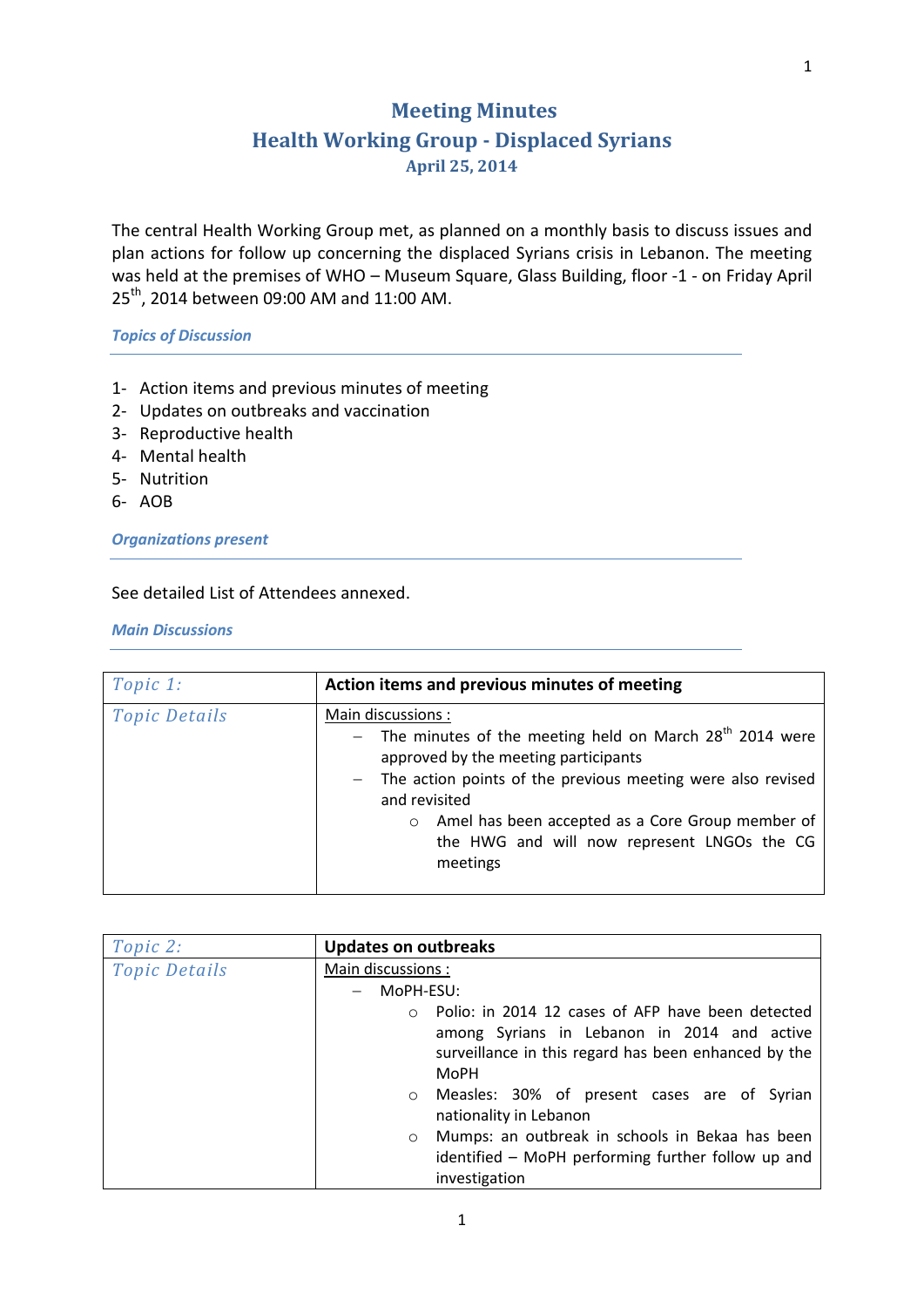|                                                     | WHO: there have been discussions to couple mumps vaccine<br>with that of measles and rubella, however given the increased<br>risk of mumps vaccine side effects, the coupling is being |                                                                                                                                                                                                                                                                                                                                  |             |  |  |  |
|-----------------------------------------------------|----------------------------------------------------------------------------------------------------------------------------------------------------------------------------------------|----------------------------------------------------------------------------------------------------------------------------------------------------------------------------------------------------------------------------------------------------------------------------------------------------------------------------------|-------------|--|--|--|
|                                                     |                                                                                                                                                                                        | reconsidered                                                                                                                                                                                                                                                                                                                     |             |  |  |  |
|                                                     |                                                                                                                                                                                        | WHO: discussions with the national committee of vaccination<br>has brought pediatricians on board, and has had them<br>engaged in actions taken towards vaccination, and there has<br>also been a proposal to provide the private sector with free                                                                               |             |  |  |  |
|                                                     |                                                                                                                                                                                        | vaccines to decrease the cost and increase access to vaccines                                                                                                                                                                                                                                                                    |             |  |  |  |
|                                                     |                                                                                                                                                                                        | in the private sector<br>WHO: in collaboration with the MoPH, the WHO is preparing<br>a Hepatitis A project which in line with other important health<br>messages will take on TV spots and will be covered by giving<br>tips and recommendations to ensure that awareness is spread<br>about all relevant communicable diseases |             |  |  |  |
|                                                     |                                                                                                                                                                                        | WHO: the current vaccination campaign has been extended<br>till the end of April 2014, and an independent                                                                                                                                                                                                                        |             |  |  |  |
|                                                     |                                                                                                                                                                                        | monitoring/observation by WHO and a post vaccination<br>survey will be conducted by UNICEF and WHO                                                                                                                                                                                                                               |             |  |  |  |
|                                                     |                                                                                                                                                                                        | UNICEF: will ensure the availability of bivalent polio vaccines,<br>in addition to Hepatitis A vaccines which has been newly                                                                                                                                                                                                     |             |  |  |  |
|                                                     |                                                                                                                                                                                        | introduced to the national vaccination calendar                                                                                                                                                                                                                                                                                  |             |  |  |  |
|                                                     |                                                                                                                                                                                        | Recommendations:                                                                                                                                                                                                                                                                                                                 |             |  |  |  |
|                                                     | WHO: intensification of routine vaccination in addition to                                                                                                                             |                                                                                                                                                                                                                                                                                                                                  |             |  |  |  |
|                                                     | increased field action is greatly recommended<br>Inter-Agency (UNHCR): if a child presents without a                                                                                   |                                                                                                                                                                                                                                                                                                                                  |             |  |  |  |
|                                                     |                                                                                                                                                                                        | vaccination card, vaccinate him/her as if he/she has never                                                                                                                                                                                                                                                                       |             |  |  |  |
|                                                     |                                                                                                                                                                                        | been vaccinated in the past                                                                                                                                                                                                                                                                                                      |             |  |  |  |
|                                                     |                                                                                                                                                                                        | MoPH: increased awareness regarding the importance and                                                                                                                                                                                                                                                                           |             |  |  |  |
|                                                     |                                                                                                                                                                                        | necessity of vaccination among the population is required                                                                                                                                                                                                                                                                        |             |  |  |  |
|                                                     |                                                                                                                                                                                        | Inter-Agency (UNHCR): share and promote existing MoPH<br>awareness material on vaccination                                                                                                                                                                                                                                       |             |  |  |  |
|                                                     |                                                                                                                                                                                        | MDM: recommends that focus is kept on one main area of                                                                                                                                                                                                                                                                           |             |  |  |  |
|                                                     |                                                                                                                                                                                        | health awareness schedule every month, so as to keep<br>people's concentration and focus                                                                                                                                                                                                                                         |             |  |  |  |
|                                                     |                                                                                                                                                                                        | Inter-Agency (UNHCR): in order to avoid duplication of work,                                                                                                                                                                                                                                                                     |             |  |  |  |
|                                                     |                                                                                                                                                                                        | the DropBox created by UNICEF's hygiene promotion team is<br>suggested to be used for health partners to share their health                                                                                                                                                                                                      |             |  |  |  |
|                                                     |                                                                                                                                                                                        | promotion material                                                                                                                                                                                                                                                                                                               |             |  |  |  |
| <b>Action Items:</b>                                |                                                                                                                                                                                        | Person responsible:                                                                                                                                                                                                                                                                                                              | Deadline:   |  |  |  |
| 1-Ensure<br>that<br>routine                         |                                                                                                                                                                                        |                                                                                                                                                                                                                                                                                                                                  |             |  |  |  |
| vaccination is encouraged<br>among host communities |                                                                                                                                                                                        |                                                                                                                                                                                                                                                                                                                                  | 2014        |  |  |  |
| and refugees                                        | All partners                                                                                                                                                                           |                                                                                                                                                                                                                                                                                                                                  |             |  |  |  |
| 2-UNICEF to confirm the                             |                                                                                                                                                                                        |                                                                                                                                                                                                                                                                                                                                  |             |  |  |  |
| possibility of using the                            |                                                                                                                                                                                        |                                                                                                                                                                                                                                                                                                                                  |             |  |  |  |
| hygiene<br>promotion                                |                                                                                                                                                                                        | <b>UNICEF</b>                                                                                                                                                                                                                                                                                                                    | 15 May 2014 |  |  |  |
| working group's DropBox                             |                                                                                                                                                                                        | Rindalla Berro                                                                                                                                                                                                                                                                                                                   |             |  |  |  |
| share<br>all<br>health<br>to                        |                                                                                                                                                                                        |                                                                                                                                                                                                                                                                                                                                  |             |  |  |  |
| awareness material by all                           |                                                                                                                                                                                        |                                                                                                                                                                                                                                                                                                                                  |             |  |  |  |
| health partners                                     |                                                                                                                                                                                        |                                                                                                                                                                                                                                                                                                                                  |             |  |  |  |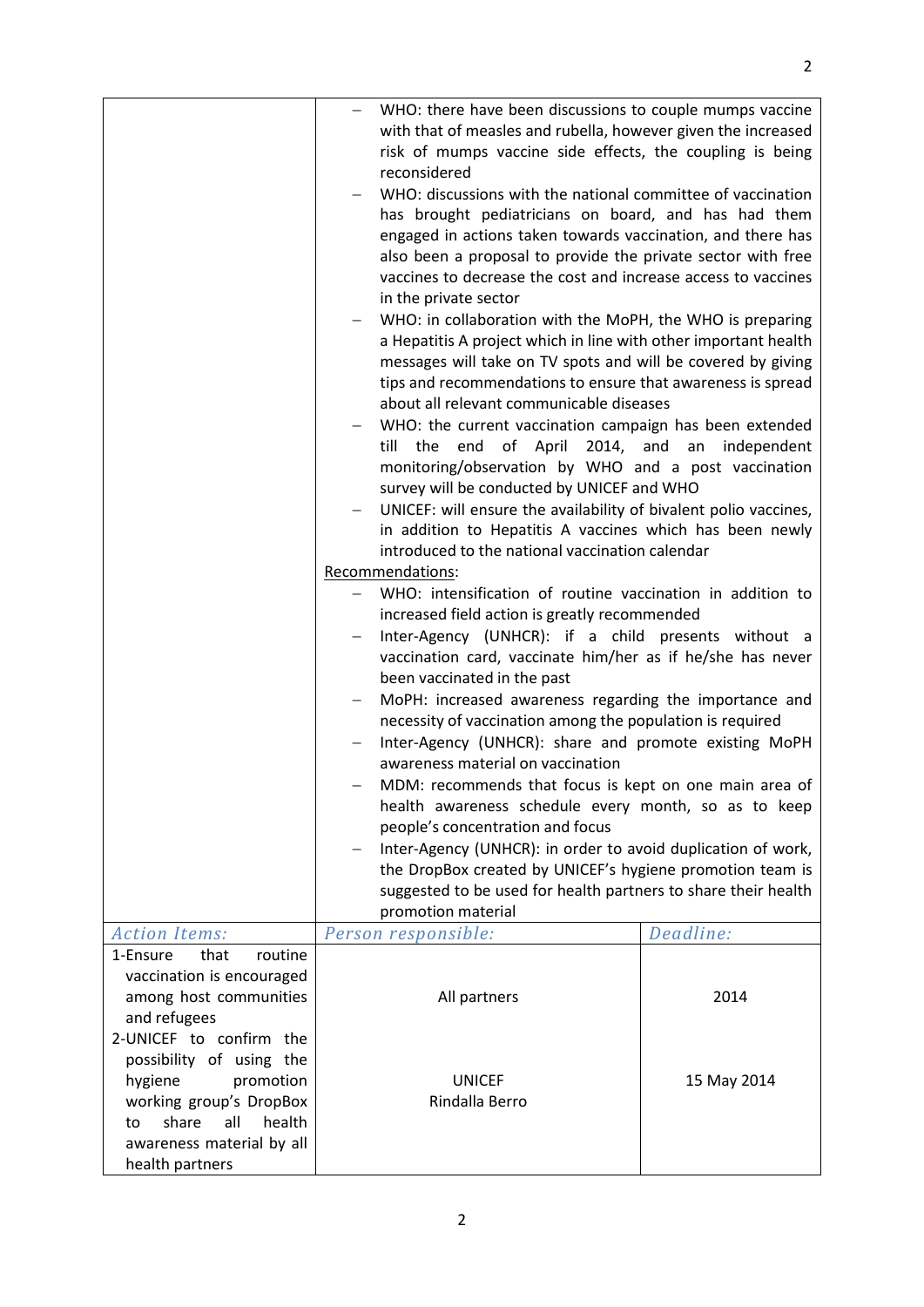| Topic 3:             | <b>Reproductive health (RH)</b>                                                                                                                                                                                                                                                                                                                                                                                                                                                                                                                                                                                                                                                                                                                                                                                                                                                                                                                                                                                                                                               |  |
|----------------------|-------------------------------------------------------------------------------------------------------------------------------------------------------------------------------------------------------------------------------------------------------------------------------------------------------------------------------------------------------------------------------------------------------------------------------------------------------------------------------------------------------------------------------------------------------------------------------------------------------------------------------------------------------------------------------------------------------------------------------------------------------------------------------------------------------------------------------------------------------------------------------------------------------------------------------------------------------------------------------------------------------------------------------------------------------------------------------|--|
| <b>Topic Details</b> | Main discussions :<br>UNFPA:                                                                                                                                                                                                                                                                                                                                                                                                                                                                                                                                                                                                                                                                                                                                                                                                                                                                                                                                                                                                                                                  |  |
|                      | The RH working group chaired by the UNFPA is now<br>$\circ$<br>calling for nomination for a co-chair to oversee the RH<br>working group alongside UNFPA<br>Pregnancy cards are already printed and distributed<br>$\circ$<br>by UNHCR, in the meantime the WHO is working on<br>updating health messages on the card, and will<br>communicate changes once it is finalized by the MoPH<br>UNICEF and ABAAD, in close collaboration with the<br>$\circ$<br>MoPH, have organized 15 facility-based CMR (clinical<br>management of rape) training sessions, in addition to<br>one ToT to generate a pool of trainers. UNHCR and<br>IRC are also planning for facility-based CMR<br>The Lebanese Family Planning Association will be<br>$\circ$<br>conducting health outreach sessions in the South and<br><b>Bekaa</b><br>MoPH to distribute RH medications to PHCs that<br>$\circ$<br>belong to the MoPH network and those that are not<br>within the network<br>IMC: reports from the field indicate in a shortage in oral<br>contraceptives found at PHCs<br>Recommendations: |  |
|                      | WHO: within the EU/IFS project, support will be given to a<br>selected number of PHCs, where they will be given equipment<br>and human resources and they will become designated<br>mother and child clinics. In this regard, it is important to<br>coordinate with UNHCR to ensure that those centers receive<br>important RH medications and kits<br>WHO: counseling for the use of family planning methods may<br>not be a feasible method to encourage the use of family<br>planning - health partners need to ensure the availability of<br>contraceptive methods, concentrate on raising awareness on<br>the importance of contraception, and ensure that there aren't<br>any religious/cultural barriers that inhibit the targeted<br>population from using contraceptives                                                                                                                                                                                                                                                                                             |  |

| Topic 4:             | <b>Mental health (MH)</b>                                     |  |
|----------------------|---------------------------------------------------------------|--|
| <b>Topic Details</b> | Main discussions:                                             |  |
|                      | IMC: the Knowledge to Policy (K2P) MH policy dialogue on      |  |
|                      | "Securing Access to Quality Mental Health Services in Primary |  |
|                      | Health Care in Lebanon" was discussed in meeting at the       |  |
|                      | American University of Beirut, that aimed at exploring ways   |  |
|                      | that increase access to quality mental health services within |  |
|                      | PHCs in Lebanon                                               |  |
|                      | MoPH/MH Task Force: presented the objective of the newly      |  |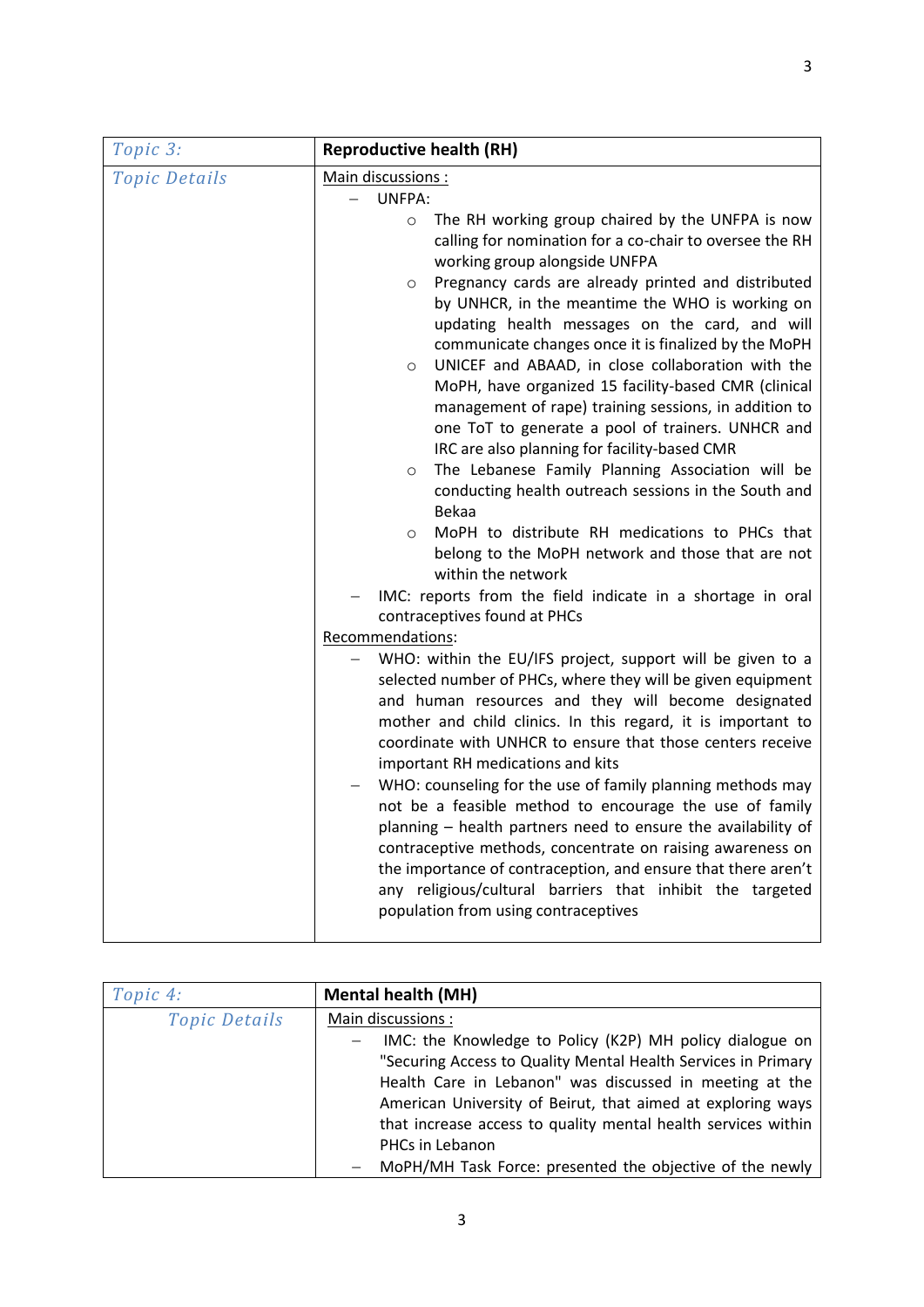|                                                                                                             | establish MH task force, TORs, and the task force's action<br>plans                                                                                                                                                                                                                                                                                                                                                                                                                       |                                                                                                                                                                                                                                                                                                               |  |
|-------------------------------------------------------------------------------------------------------------|-------------------------------------------------------------------------------------------------------------------------------------------------------------------------------------------------------------------------------------------------------------------------------------------------------------------------------------------------------------------------------------------------------------------------------------------------------------------------------------------|---------------------------------------------------------------------------------------------------------------------------------------------------------------------------------------------------------------------------------------------------------------------------------------------------------------|--|
|                                                                                                             | IMC: after an incident in the North, where a woman set<br>herself on fire near the UNHCR registration center because<br>her assistance from UNHCR was cut off, several beneficiaries<br>have threatened to do the same, thus they have been<br>referred to mental health service providers that are already<br>overwhelmed by the existing numbers of cases that they see<br>on a regular basis. These are not all cases of mental healthand<br>may not require a mental health response. |                                                                                                                                                                                                                                                                                                               |  |
|                                                                                                             | Recommendations:                                                                                                                                                                                                                                                                                                                                                                                                                                                                          |                                                                                                                                                                                                                                                                                                               |  |
|                                                                                                             | addition to the establishment of referral systems<br>set herself on fire                                                                                                                                                                                                                                                                                                                                                                                                                  | WHO: recommends that the task force creates a timetable for<br>its plan of actions, to include expansion of MhGap, MH data<br>management, assessment of services and systems, in<br>IMC: suggests that a decision is taken at a central level to<br>mitigate and face cases such as that of the woman who has |  |
| <b>Action Items:</b>                                                                                        | Person responsible:                                                                                                                                                                                                                                                                                                                                                                                                                                                                       | Deadline:                                                                                                                                                                                                                                                                                                     |  |
| mental<br>1- Share<br>the<br>policy<br>health<br>report<br>strategy<br>with<br>and                          | <b>WHO</b>                                                                                                                                                                                                                                                                                                                                                                                                                                                                                | May 2014                                                                                                                                                                                                                                                                                                      |  |
| partners after clearing<br>with the MoPH<br>Present on the main<br>$2 -$<br>covered<br>by<br>areas<br>mhGap | MoPH MH Task Force                                                                                                                                                                                                                                                                                                                                                                                                                                                                        | May 2014                                                                                                                                                                                                                                                                                                      |  |

| Topic 5:               | <b>Nutrition</b>                                                                                                                                                                                                                                                                                                                                                                                                                                                                                                                                                                                                                                 |           |  |
|------------------------|--------------------------------------------------------------------------------------------------------------------------------------------------------------------------------------------------------------------------------------------------------------------------------------------------------------------------------------------------------------------------------------------------------------------------------------------------------------------------------------------------------------------------------------------------------------------------------------------------------------------------------------------------|-----------|--|
| <b>Topic Details</b>   | Main discussions :                                                                                                                                                                                                                                                                                                                                                                                                                                                                                                                                                                                                                               |           |  |
|                        | UNICEF: a nutrition sub-working group has been formed to be<br>led by the MoPH and UNICEF/IOCC/WFP on an alternating<br>basis. The Plan of action and timeframe are in the process of<br>formation for the sub group (meeting on second Tuesday of<br>every month)<br>UNICEF: mass nutrition screening campaign for Lebanese and<br>Syrians children who are under 5 years of age, to be<br>conducted in Bekaa, as of May 19 <sup>th</sup> for 7-10 days on a house-<br>to-house basis focusing mainly on ITSs and collective shelters<br>(WHO: concern about dates of campaign, given the possibility<br>of political tension during that time) |           |  |
|                        |                                                                                                                                                                                                                                                                                                                                                                                                                                                                                                                                                                                                                                                  |           |  |
|                        | UNICEF: a course on "Nutrition in Emergencies" is organized<br>by the American University of Beirut and sponsored by<br>UNICEF, agencies and NGOs are encouraged to nominate                                                                                                                                                                                                                                                                                                                                                                                                                                                                     |           |  |
|                        | candidates to attend this important course                                                                                                                                                                                                                                                                                                                                                                                                                                                                                                                                                                                                       |           |  |
| <b>Action Items:</b>   | Person responsible:                                                                                                                                                                                                                                                                                                                                                                                                                                                                                                                                                                                                                              | Deadline: |  |
| Present on the plan of |                                                                                                                                                                                                                                                                                                                                                                                                                                                                                                                                                                                                                                                  |           |  |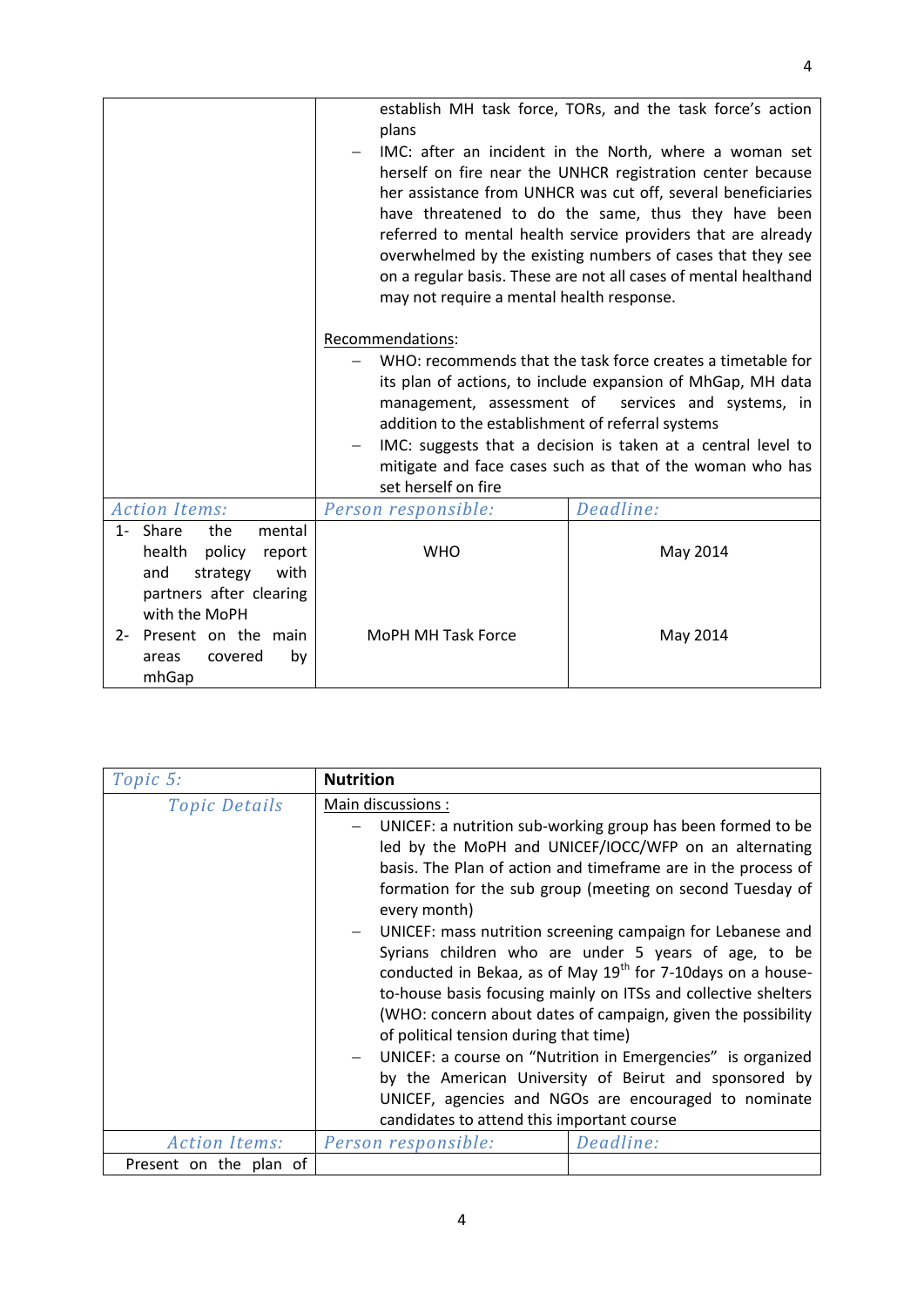| action and the TORs of      | JNICEF            | 15 May 2014 |
|-----------------------------|-------------------|-------------|
| nutrition<br>working<br>the | (Najwa Rizkallah) |             |
| group                       |                   |             |

| Topic 6:             | <b>AOB</b>                                                                                                     |  |  |
|----------------------|----------------------------------------------------------------------------------------------------------------|--|--|
| <b>Topic Details</b> | Main discussions :                                                                                             |  |  |
|                      | WHO: one of the ways in which the WHO is involved in                                                           |  |  |
|                      | improving and ensuring the access of all health services to all                                                |  |  |
|                      | populations in Lebanon is through the universal health                                                         |  |  |
|                      | coverage initiative that is a joint project between the WHO,                                                   |  |  |
|                      | the World Bank, and the MoPH, and it involves the expansion                                                    |  |  |
|                      | of PHCCs to reach the poorest of the poor and increase the                                                     |  |  |
|                      | availability, affordability and accessibility of quality health                                                |  |  |
|                      | services                                                                                                       |  |  |
|                      | National Tuberculosis (TB) Program:                                                                            |  |  |
|                      | A sub-regional proposal/expression of interest has<br>$\circ$<br>been submitted to the Global Fund for which 5 |  |  |
|                      | countries in the region have submitted proposals to                                                            |  |  |
|                      | (Syria, Lebanon, Jordan, Iraq, and Egypt)                                                                      |  |  |
|                      | The following agencies have been involved in the<br>O                                                          |  |  |
|                      | submission process: UNDP, IOM, WHO, and UNHCR                                                                  |  |  |
|                      | The fund is to cover the period of January 2015 to $31st$<br>$\circ$                                           |  |  |
|                      | of December 2017                                                                                               |  |  |
|                      | The fund covers activities that aim: to ensure<br>$\circ$                                                      |  |  |
|                      | continuity of care of TB patients, to mitigate the risk                                                        |  |  |
|                      | of TB transmission, to decrease the burden of TB on                                                            |  |  |
|                      | health systems                                                                                                 |  |  |
|                      | The total expected amount of funding over 3 years<br>$\circ$                                                   |  |  |
|                      | period is 15million US\$ for all 5 countries - for<br>Lebanon the fund equals to around 6million US\$          |  |  |
|                      | Egypt and Syria are not eligible for funding, however<br>$\circ$                                               |  |  |
|                      | they will be involved in the regional coordination                                                             |  |  |
|                      | mechanism of this fund that will be led by efforts                                                             |  |  |
|                      | from UNHCR                                                                                                     |  |  |
|                      | Recipients of the fund will involve the national TB<br>$\circ$                                                 |  |  |
|                      | programs in addition to UN agencies (UNDP, WHO,                                                                |  |  |
|                      | UNHCR, and IOM)                                                                                                |  |  |
|                      | WHO: to conduct a national vector mapping through an                                                           |  |  |
|                      | identified entomologist, the mapping will include flies,                                                       |  |  |
|                      | mosquitos and insects cross tabulated with the risk for                                                        |  |  |
|                      | any related diseases that they might cause                                                                     |  |  |
|                      | Inter-Agency UNHCR:                                                                                            |  |  |
|                      | the multisectoral needs assessment (MSNA)<br>$\circ$                                                           |  |  |
|                      | chapter was finalized and sent to all health sector<br>partners. It will also be posted online soon            |  |  |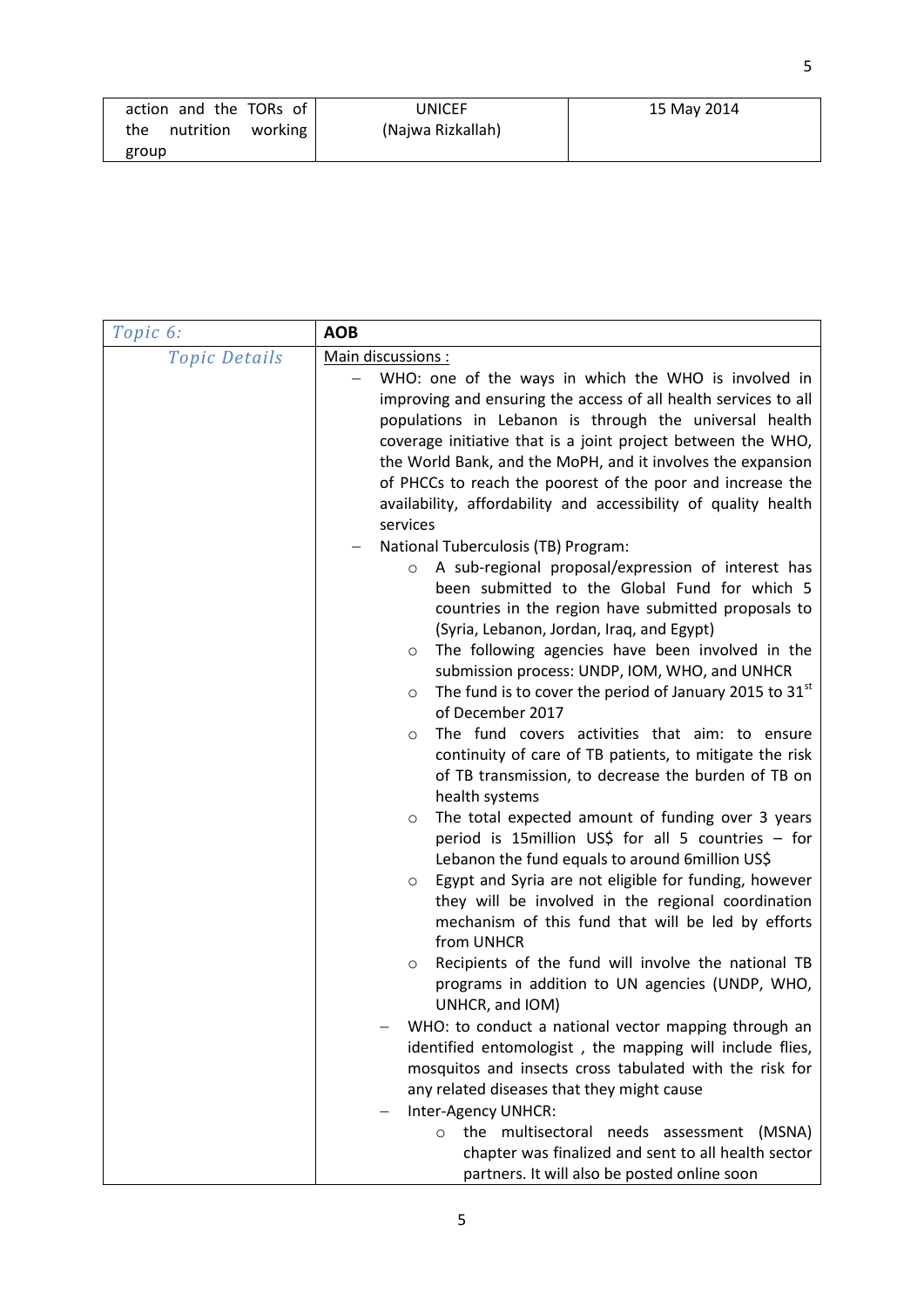|                                 | $\circ$                                                                                  | RRP6 revision is ongoing - agencies have been<br>contacted to provide their revisions. Revisions |  |
|---------------------------------|------------------------------------------------------------------------------------------|--------------------------------------------------------------------------------------------------|--|
|                                 | O                                                                                        | must be submitted no later than 9 May.<br>2013 UNHCR SHC referral care report is released        |  |
|                                 | and made available online.                                                               |                                                                                                  |  |
|                                 | $\circ$                                                                                  | The central HWG's core group has been provided                                                   |  |
|                                 |                                                                                          | with data on secondary health care covering the                                                  |  |
|                                 |                                                                                          | period of January - February 2014 - to be                                                        |  |
|                                 | discussed.<br>$\circ$                                                                    | The health group's comments on the VaSyr have                                                    |  |
|                                 |                                                                                          | been shared with WFP. WFP will provide an                                                        |  |
|                                 |                                                                                          | amended draft questionnaire shortly.                                                             |  |
|                                 | $\circ$                                                                                  | INQAL directory is in the process of being created                                               |  |
|                                 | and $-$ it is a Q&A multi-sectoral document that                                         |                                                                                                  |  |
|                                 | will serve in answering question posed by                                                |                                                                                                  |  |
|                                 | beneficiaries at all regions<br>Handicap International: a report on disabled populations |                                                                                                  |  |
|                                 | in the Syrian crisis has been released and is available                                  |                                                                                                  |  |
|                                 | online                                                                                   |                                                                                                  |  |
|                                 |                                                                                          |                                                                                                  |  |
| <b>Action Items:</b>            | Person responsible:                                                                      | Deadline:                                                                                        |  |
| 1- Submit<br>their              |                                                                                          |                                                                                                  |  |
| Activity Info data by           | All partners                                                                             | 7 May 2014                                                                                       |  |
| the 7 <sup>th</sup> of May 2014 |                                                                                          |                                                                                                  |  |
| 2- Submit<br>RRP <sub>6</sub>   | All partners                                                                             | 9 May 2014                                                                                       |  |
| budget revisions                |                                                                                          |                                                                                                  |  |
| 3- Share<br><b>MSNA</b>         | Inter-Agency UNHCR                                                                       | completed                                                                                        |  |
| finalized document              |                                                                                          |                                                                                                  |  |
| Submit<br><b>INQAL</b><br>4-    | All partners                                                                             | 1 May 2014                                                                                       |  |
| Q&As                            |                                                                                          |                                                                                                  |  |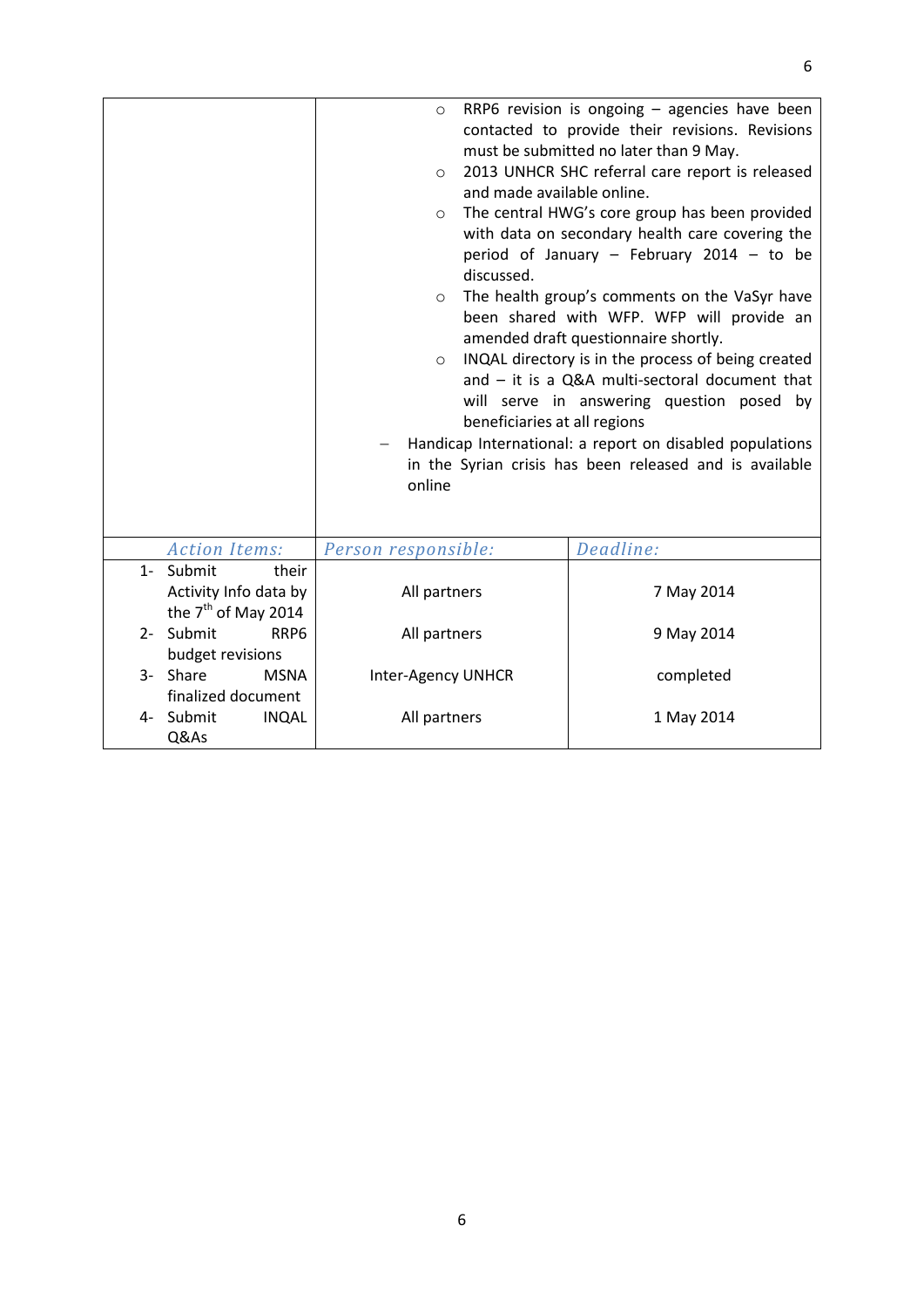## *Annex: List of Attendees*

| Health Working Group - Syrian Displaced      |                                |               |                                            |
|----------------------------------------------|--------------------------------|---------------|--------------------------------------------|
| Friday April 25, 2014                        |                                |               |                                            |
| Organization                                 | <b>Name</b>                    | Tel.          | E-mail                                     |
| <b>ACF</b>                                   | Juliette Seguin                | 76-658425     | jseguin@lb.acfspain.org                    |
| AMEL                                         | Malak Wehbe                    | 70-106034     | dr malakwehbe@hotmail.com                  |
| AMEL                                         | Christine Zahm                 | 03-140874     | support@amel.org.lb                        |
|                                              |                                | 01-502550 ext |                                            |
| <b>CLMC</b>                                  | Amal Rahal                     | 117           | arahal@eclmc.org                           |
| <b>ICRC</b>                                  | Joelle Clerc Pouliot           | 70-129773     | jclercpouliot@icrc.org                     |
| <b>ECHO</b>                                  | Jamale Chedrawi                | 78-958330     | jamale.chedrawi@echofield.eu               |
| HI                                           | <b>Fatima Nasser</b><br>Eddine | 79-103991     | rehab.superv.lb@gmail.com                  |
| HI                                           | Adeline Binanzer               | 76-320917     | specificneeds.ta.lb@hi-                    |
|                                              |                                |               | emergency.org                              |
| IA Coordination<br><b>UNHCR</b>              | Frank Tyler                    | 71-911355     | tylerf@unhcr.org                           |
| IA Coordination<br><b>UNHCR</b>              | <b>Malak Rahal</b>             | 70-455344     | rahal@unhcr.org                            |
|                                              |                                |               | jyoussef@internationalmedicalcor           |
| <b>IMC</b>                                   | Jamil Youssef                  | 03-127692     | ps.org                                     |
| <b>IMC</b>                                   | Zeina Hassan                   | 71-624867     | zehassan@internationalmedicalco            |
|                                              |                                | 03-955168     | rps.org<br>nghusayni@internationalmedicalc |
| <b>IMC</b>                                   | Nellie ghusayni                | 70-408457     | orps.org                                   |
| <b>IOCC</b>                                  | Dima Ousta                     | 03-899321     | dousta@iocc.org                            |
|                                              | Linda Shaker                   |               |                                            |
| <b>IOCC</b>                                  | Berbari                        | 03-418430     | lberbari@iocc.org                          |
| <b>IOM</b>                                   | Marwan Alawieh                 | 70-483344     | malawieh@iom.int                           |
| <b>International Alert</b>                   | Ilina Slavova                  | 71-923812     | islavova@international-alert.org           |
| Makhzoumi<br>Foundation                      | Dr. Guitta Haidar              | 03-654049     | g.haidar@makhzoumi.org                     |
| MdM                                          | Senop<br>Tschakarjian          | 70-165513     | medco.lebanon@medecinsdumon<br>de.net      |
| Medair                                       | Dr. Doris<br>Mugrditchian      | 70-134894     | healthpm-leb@medair.org                    |
| <b>Medical Aid for</b><br>Palestinians (MAP) | Wafa Dakwar                    | 71-674635     | wafa.dakwar@map-uk.org                     |
| MoPH-MH                                      | Wissam Kheir                   | 03-020664     | wissamkheir@hotmail.com                    |
| MoPH - ESU                                   | Dr. Nada Ghosn                 | 03-214520     | esumoh@moph.gov.lb                         |
| MoSA                                         | Nabil Tabbal                   | 03-668345     | nabil.tabbal@gmail.com                     |
| <b>PUAMI</b>                                 | Dr. Mohammed<br>Bazzi          | 76-520991     | lib.dr.bei@pu-ami.org                      |
| PUAMI                                        | Fola Ognibowale                | 76-435803     | lib.health@pu-ami.org                      |
| Save the Children                            | Dr. Sally Kaid                 | 71-586893     | sally.kaid@savethechildren.org             |
| <b>UNHCR</b>                                 | Marie Akiki Abi                | 01-849401     | akiki@unhcr.org                            |